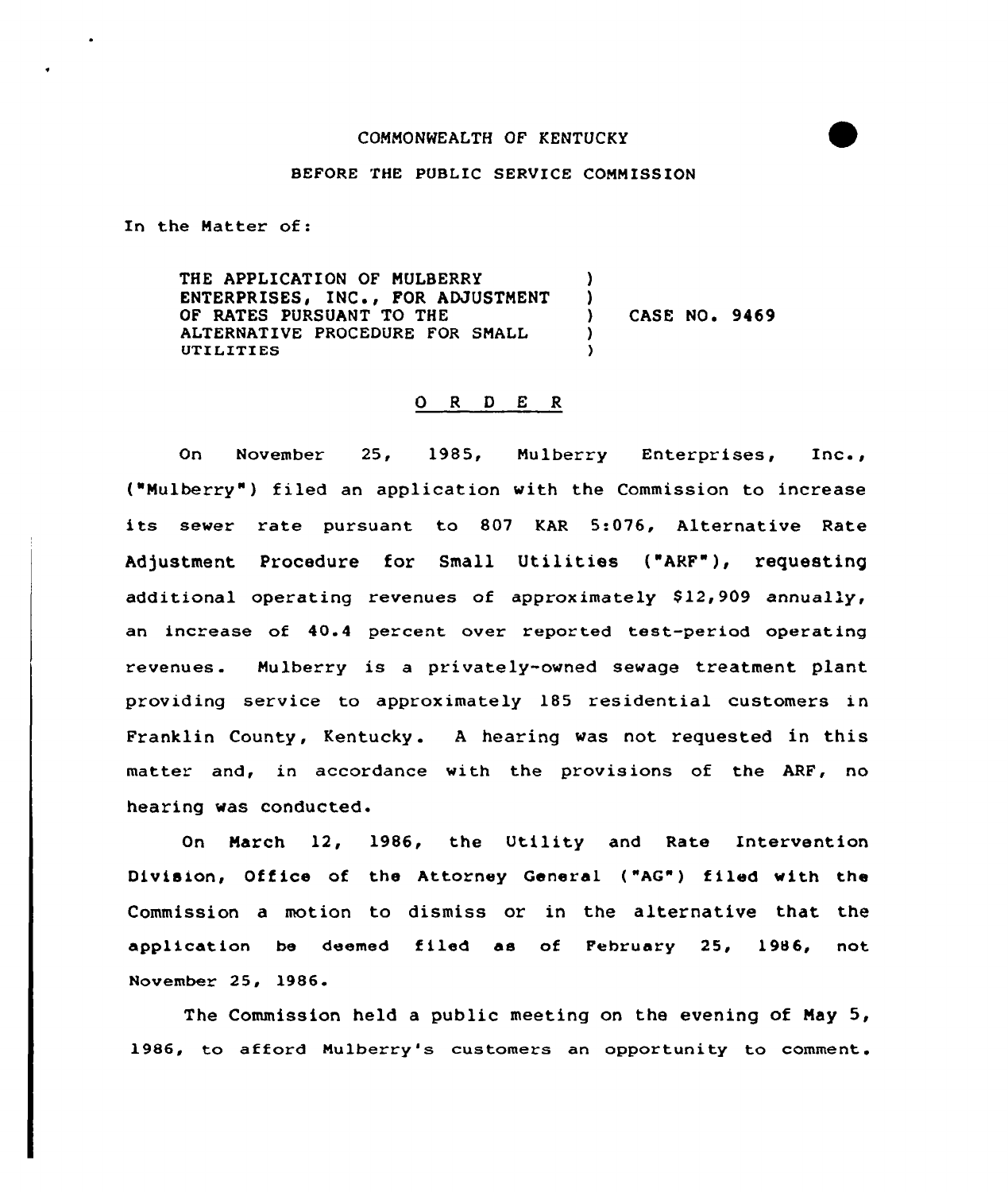Prior to the meeting, the Commission had received one individual consUmer letter and two petitions containing 110 signatures opposing Mulberry's request for <sup>a</sup> higher sewer rate. Raymond Solomon, a Mulberry customer, was granted limited intervention status by the Commission's Order entered March 14, 1986, and the AG aLso intervened in this case.

#### TEST PERIOD

Mulberry proposed the 12-month period ending December 31, 1984, as the test period for determining the reasonableness of the proposed rates.

To simplify the regulatory process for this small utility, the Commission staff performed a limited financial audit for the utility's test period to verify reported expenditures and substantiate the propriety of the test-year financial statements. Based upon the findings contained in the staff audit report of Mulberry dated February 20, 1986, the Commission has made the following adjustments to reported test-year operating expenses:

|                            | 1984 Actual<br>Per Annual<br>Report | Adjustments | Test Year<br>Per Staff<br>Audit |
|----------------------------|-------------------------------------|-------------|---------------------------------|
| Operating Revenues         | \$31,991                            | $-0-$       | \$31,991                        |
| Operating Expenses         | 36,637                              | <430>       | 36,207                          |
| Operating Income           | 5,4,646                             | 430         | 5(4, 216)                       |
| Other Income               | 54                                  | $-0-$       | 54                              |
| Interest on Long-Term Debt | 1,924                               | $-0-$       | 1,924                           |
| NET INCOME                 | \$ < 6, 516>                        | 430         | $$<\frac{6}{9}$ , 086>          |

## ADJUSTMENTS TO EXPENSES FOR RATE-MAKING PURPOSES

The Commission has made, for rate-making purposes, the following modifications to Mulberry's test-period expenses, as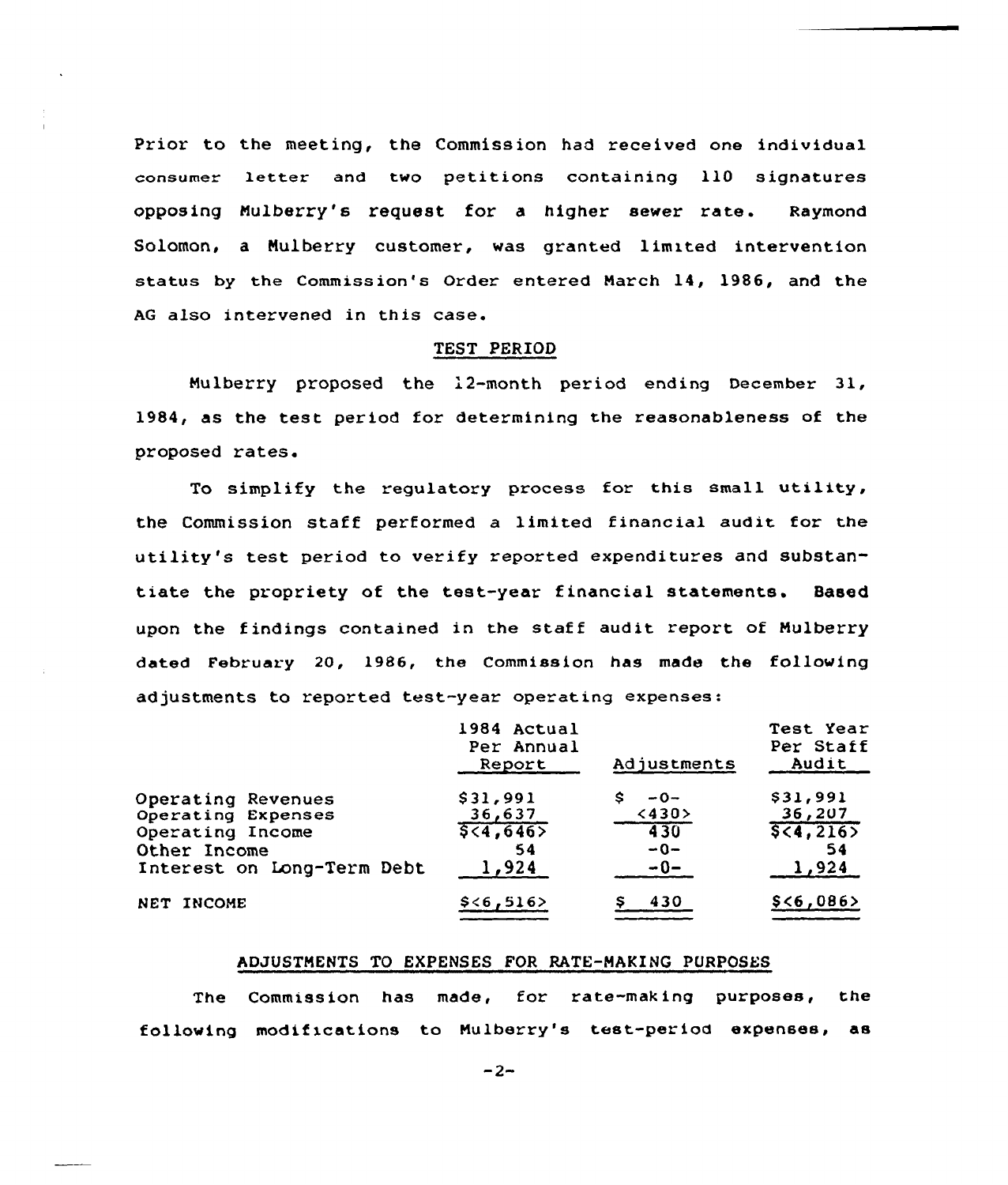adjusted in the staff audit report, to reflect more normal and current operating conditions:

#### Sludge Hauling Expense

Mulberry proposed an adjustment to increase test-year sludge hauling expense of \$50 by \$450. In response to Item No. 3 of the Commission's Information Request of February 13, 1986, Mulberry stated that the proposed adjustment to sludge hauling expense was an estimate based on new effluent standards and that no documented evidence was available. Therefore, since Mulberry has presented no documentation to support its proposed adjustment, test-year actual sludge hauling expense has been included for rate-making purposes.

# Labor Costs

Mulberry reported test year charges of \$ 17,450 to Account No. 701-C--Other-Labor Materials and Expenses and also proposed an adjustment to increase this amount by  $$1,200$ . Mulberry stated that the proposed adjustment was due to certain maintenance requirements for which Paul Mulberry, the owner, had not billed the utility in the past. Mulberry provided no documentation in support of this adjustment.

As explained in the staff audit report which was made a paxt of the record in this case by the Commission's Order of February 20, 1986, all but  $$20$  of the  $$17,450$  represents test year wages for Paul Mulberry, who provided maintenance services. An examination of test-year cancelled checks revealed that 26 checks for contract labor were paid to Paul Mulberry for a total of Sll 140. An additional \$6,290 for service contract fees was

 $-3-$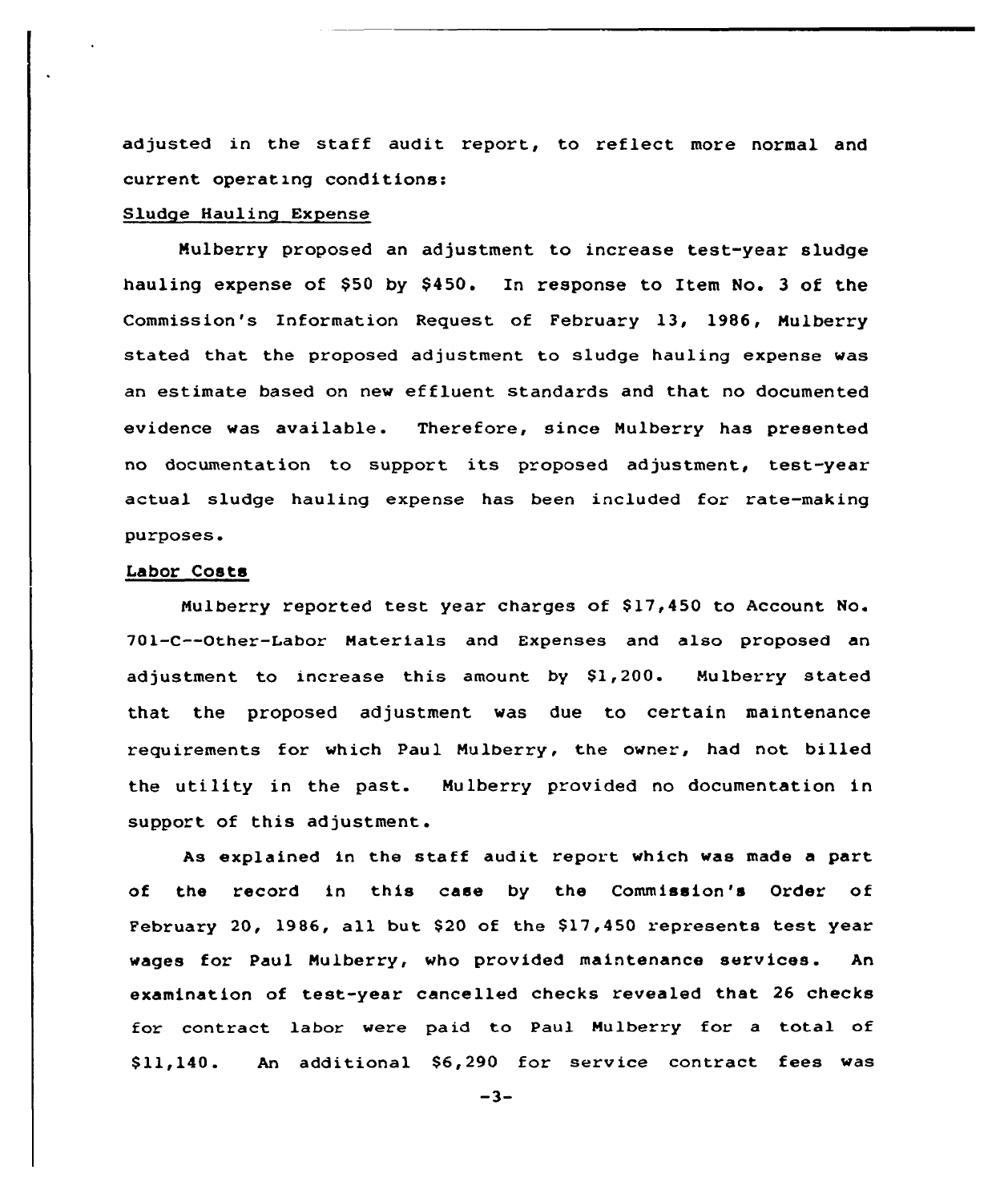accrued during the test year. The amount of \$11,160 actually paid for maintenance services during the test year represents an increase of 13.9 percent over total charges (both paid out and accrued) of  $$9,800$  to the same account during the preceding year. Furthermore, total test-year charges of \$17,450 represent an increase of 78 percent over the  $$9,800$  charged to that account during 1983.

In support of test-year wages for Paul Mulberry, Mulberry provided a calendar on which he recorded the number of hours worked at the sewage treatment plants daily. Entries showed only the number of hours worked on a given day with no details as to what was done.

An analysis of the calendar kept by Paul Mulberry showed that he went to the plants 24 days per month on the average and worked an average of. approximately <sup>5</sup> 3/4 hours on each of those days. In Item No» <sup>4</sup> of the Commission's Information Request of February 13, 1986, Nulberry was asked to provide the duties performed cn a routine day along with a breakdown of the approximate time required for each duty, evidence as to why an average of 5 3/4 hours is required on a daily basis, and whether alternatives to having Paul Nulberry perform routine maintenance services had been considered. In response, Nulberry provided <sup>a</sup> list of duties, some of which may be performed daily. <sup>A</sup> breakdown of the approximate time required for each duty was not provided. Nulberry stated that Paul Nulherry had considered contracting with another organisation for routine maintenance services, but provided no evidence that bids had been taken.

 $-4-$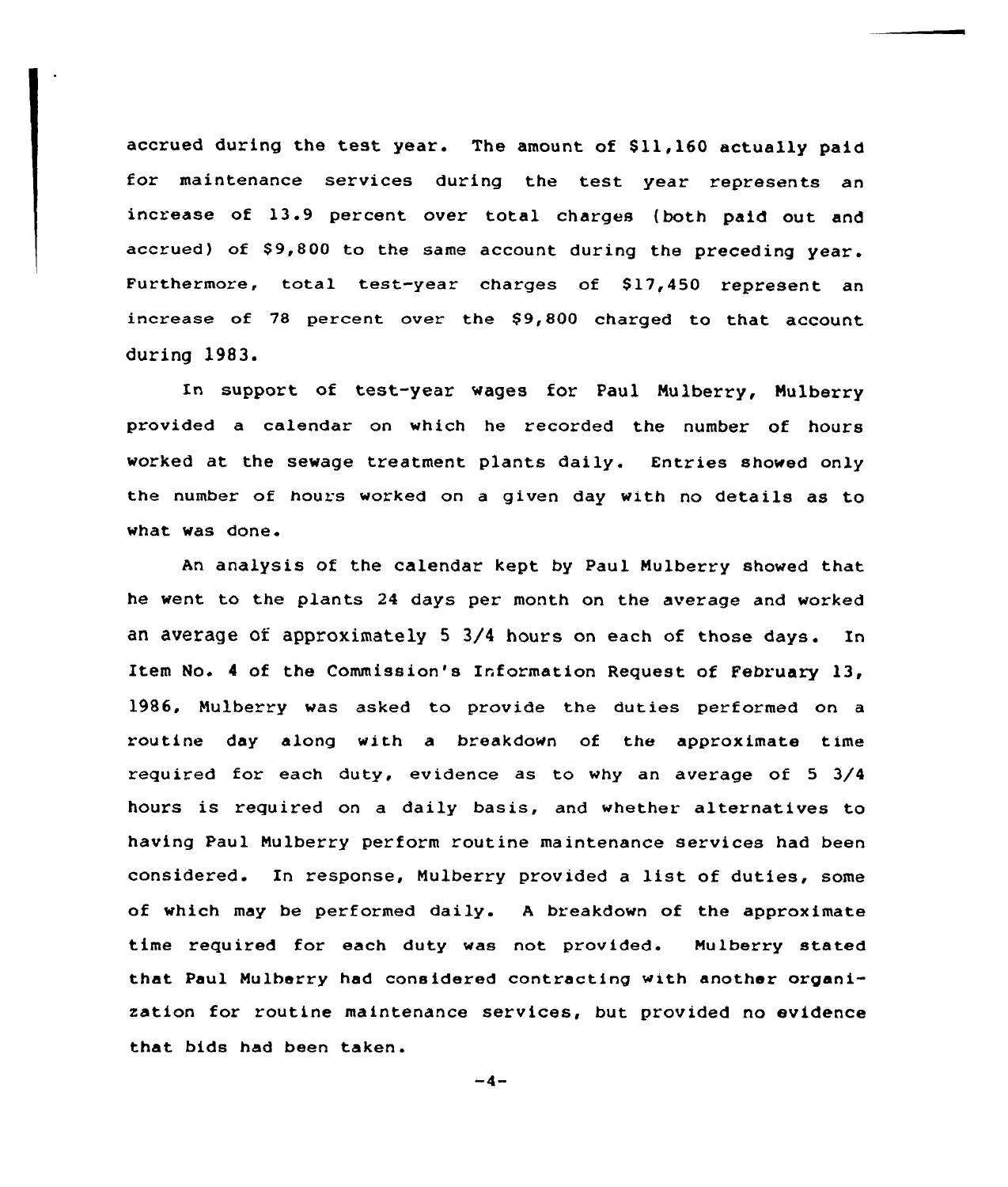The commission is concerned with the escalation of prices customers must pay for utility services. On the other hand, it is also aware that costs to utilities to provide services have increased and that utilities should be allowed <sup>a</sup> reasonable level of expense. In this instance, an increase in test-year labor costs of <sup>78</sup> percent over that for the previous year is not reasonable. Therefore, the Commission has allowed charges of \$11,160, the amount actually paid for maintenance services during the test year, for rate-making purposes. As mentioned previously in this section, Mulberry provided no documentation to support its proposed adjustment to increase labor by \$1,200 and it has thus been excluded for rate-making purposes.

### Maintenance of Treatment Plant

Mulberry proposed an adjustment of \$653 to Account No. 714--Maintenance of Treatment and Disposal Plant, stating that the utility replaced a blower motor at a cost of \$1,020. In support of its proposed adjustment, Mulberry filed <sup>a</sup> copy of the invoice, paid by check number 435 on January 7, 1985. Although the disbursement was made outside the test year, it is known and measurable. However, the expenditure for the blower motor should be capitalized rather than expensed. Therefore, the proposed adjustment has been excluded and the actual test-year amount of \$574, per the staff audit report, has been included for ratemaking purposes.

## Agency Collection Fee

Mulberry proposed an adjustment to increase the test-year agency collection fee of \$4,799 by \$1,936. The adjustment

 $-5-$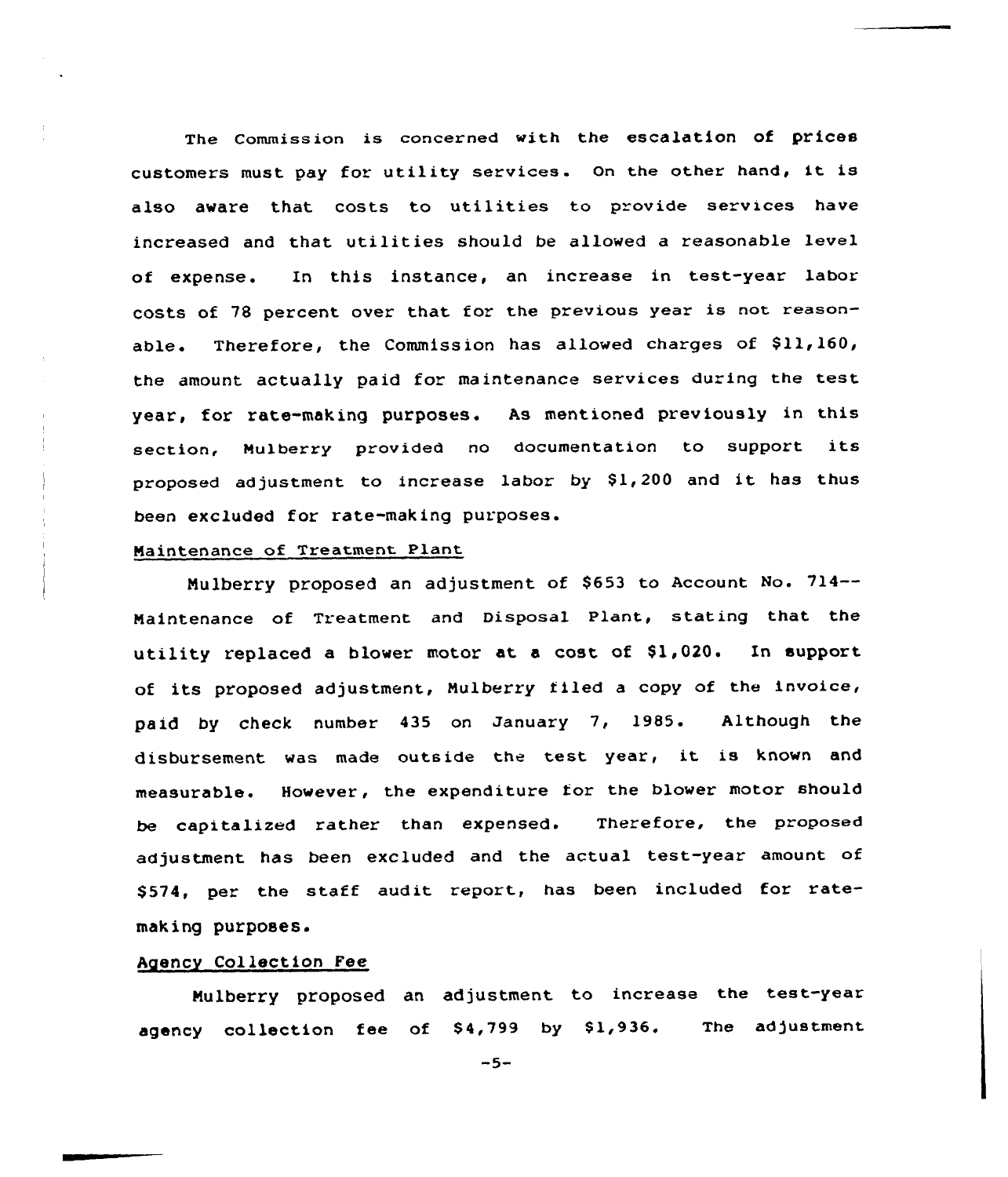represents 15 percent of the additional revenue requested by Mulberry in its application. Under contract, Farmdale Water District ("District" ) provides billing and collecting services for Mulberry at <sup>a</sup> flat rate of 15 percent of sewer fees collected. For the test year, the collection fee paid to the District averaged \$400 per month. The Commission is of the opinion that Mulberry should seek <sup>a</sup> more economical means for the provision of collecting and billing services. According to Mulberry's annual report, the number of customers averaged 185 during the test year. Since each customer was billed a flat rate of \$14.25 per month, no calculations had to be made. Therefore, invoices could have been identical and should require very little time to produce.

In Case No. 8102, The Application and Petition of the Farmdale Development Corporation, Inc., for an order Authorizing Said Corporaton to Revise Rates, collection fees paid to the District was also an issue. Farmdale Development Corporation, Inc., ("Farmdale"} <sup>a</sup> sewer utility, was under <sup>a</sup> contract agreement with the District to pay <sup>a</sup> flat rate of 15 percent of sewer fees collected for collecting and billing services. During the course of its investigation in that case, the Commission made a random survey of the customer accounting and collecting costs of <sup>40</sup> of the <sup>219</sup> sower utilitios under its jurisdiction. The average monthly cost per customer was determined to be approximately 844. The Commission allowed Farmdale a monthly charge of \$1 per customer.

In recognition ef rising prices, the Commission has adjusted the average cost of 84¢ per month at September 1981, by the change

 $-6-$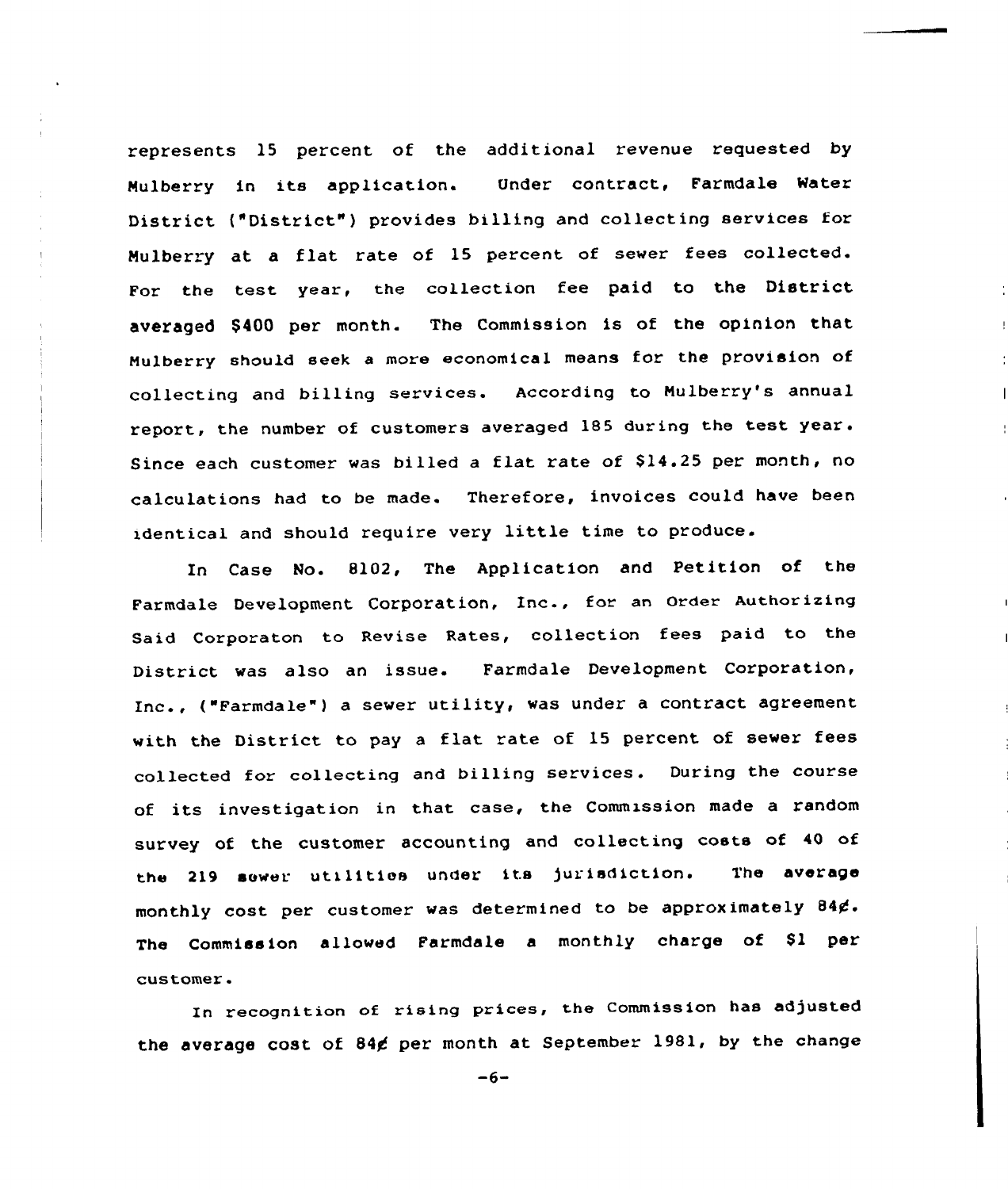in the Consumer Price Index-U to reflect the cost at the end of the test year in this case. The result is an average cost of 95¢ per month. Applying the same return allowed to Farmdale, Nulberry would be allowed a charge of \$1.13 monthly per customer. The Commission is of the opinion that the allowance of  $$1.15$  per customer per month is a fair amount to be charged to the ratepayers and represents a cost reduction achievable by Mulberry. Therefore, an agency collection fee of  $$2,553<sup>1</sup>$  has been included for rate-making purposes. The Commission reiterates that Nulberry should seek to acquire more economical means of monthly billings, either through negotiation with Farmdale, seeking services of other billing companies or preparing and collecting bills within the company.

# Outside Services Employed

Mulberry proposed an adjustment of \$842 to test year charges of \$1,357 to Account No. 923--Outside Services Employed. Four hundred dollars of the adjustment is related to water-testing expense. Nulberry stated that the proposed increase is due to more stringent particulate emission standards promulgated by the Kentucky Natural Resources Cabinet. Mulberry provided no documentation of increased cost.

In support of its proposed adjustment to accounting expense, Nulberry provided copies of two invoices from its accountant. One invoice was for test year services that. were not billed until 1985. The invoice shows charges of \$939 as compared to test year

<sup>1</sup>  $$1.15$  X 185 customers X 12 months =  $$2,553$ .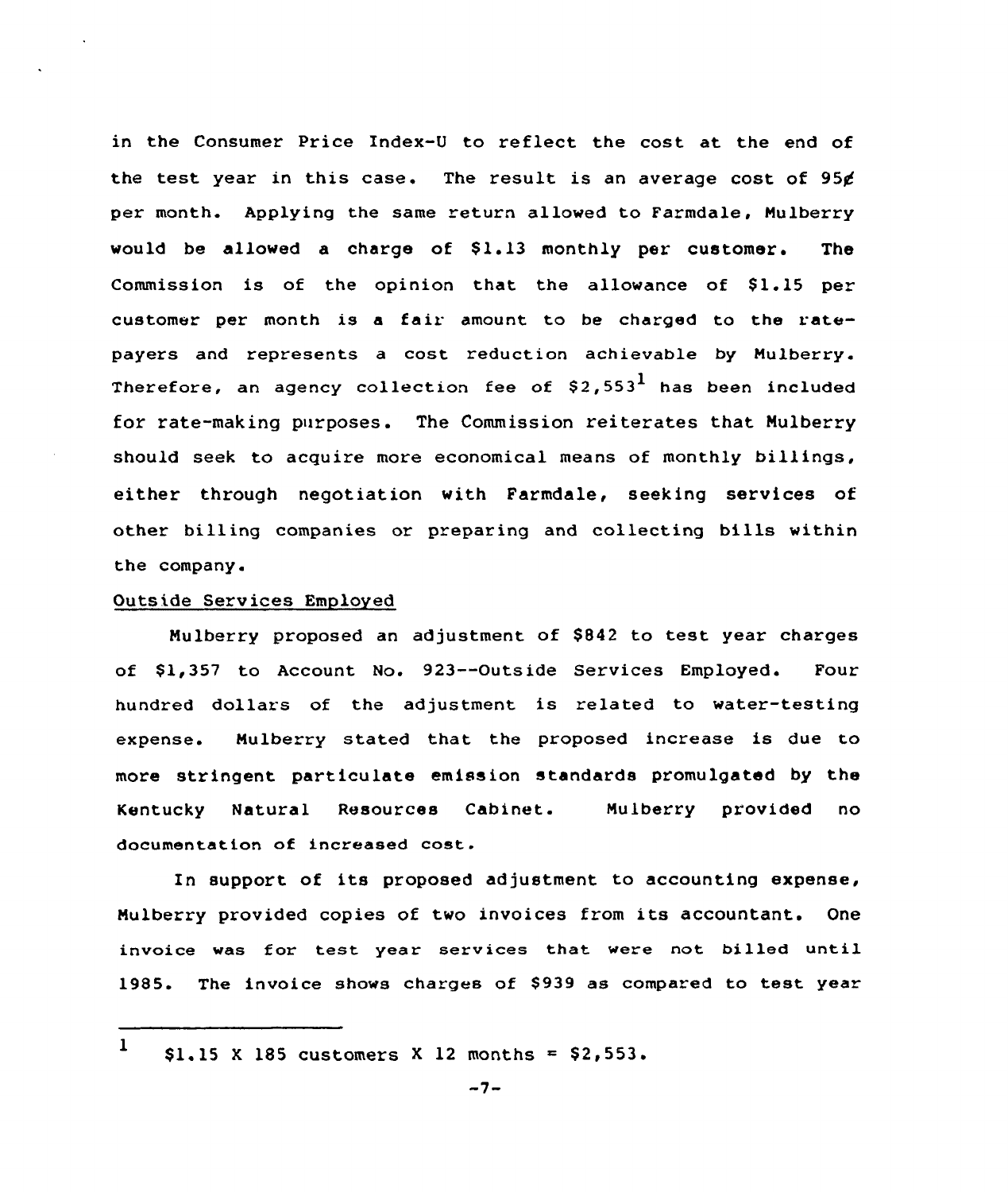charges of \$757 for accounting. The second invoice was for accounting services related to this rate case. This will be addressed in a subsequent section.

Nulberry's proposed increase to water-testing expense is not known and measurable and has been excluded for rate-making purposes, but an increase of \$182 to test-year accounting expense has been included and total charges of \$1,539 to Outside Services Employed have been allowed for rate-making purposes.

## Depreciation Expense

Mulberry reported test-year depreciation expense of \$2,337. As explained in the staff audit report, this amount was subsequently adjusted to \$2,079 for bookkeeping purposes.

On December 14, 1981, County Wide Rentals, Inc., ("County Wide") filed a joint application in Case No. 8408, with Mulberry petitioning the Commission to allow the sale by County Wide to Mulberry of three sewage treatment plants. The Commission's Order of April 20, 1982, allowed the proposed sale in accordance with terms set forth in the Contract and Bill of Sale dated December 21, 1981. In that order, the Commission found that County Wide had recovered the cost of two of the three sewage treatment plants through the sale of lots.

During the hearing of February 17, 1982, in Case No. 8408, the Commission sought to determine the original cost of the three treatment plants. When that information was not provided, the Commission requested that it be provided by February 28, 1982. In a response filed April 1, 1982, County Wide and Mulberry stated

 $-8-$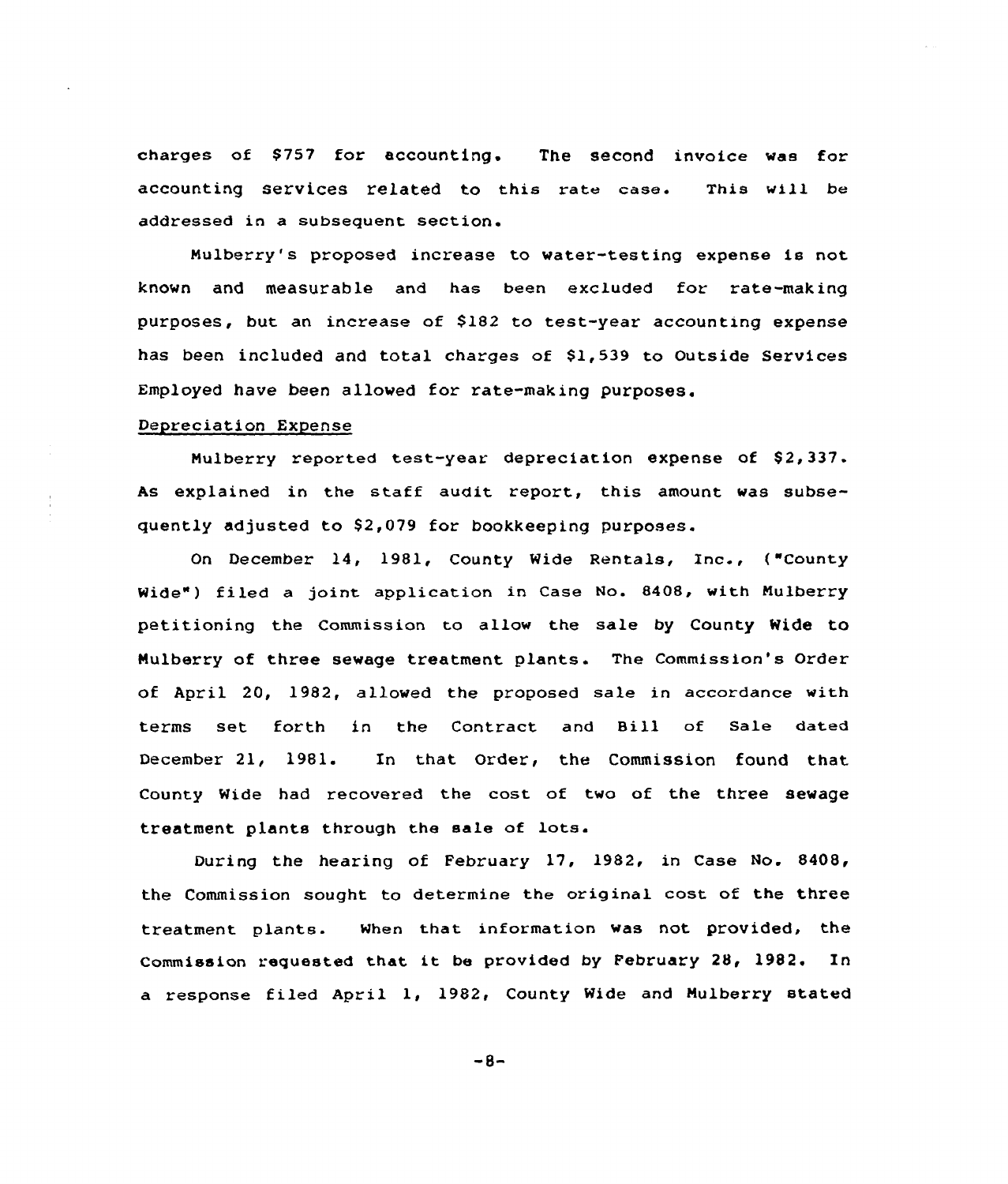jointly that neither they nor their accountant had been able to locate that information.

The Commission's finding that County Wide had recovered the cost of two of the three treatment plants was based on the testimony of Robert Bass, CPA, who appeared at the hearing of February 17, 1982, on behalf of County Wide and Mulberry. However, there is no information in the record in Case No. 8408 which indicates the level of investment recovered by County Wide through the sale of lots. County Wide's 1981 Annual Report shows nothing in Account No. 271--Contributions in Aid of Construction.

In several cases, including Case No. 8193, The Amended Application of Orchard Grass Sanitation, Inc., for an Order Pursuant to Chapter 278 of the Kentucky Revised St<mark>atute</mark> Authorizing an Adjustment in Rates for the Existing Sewage Txeatment Plant Serving Orchard Grass Hills Subdivision, Oldham County, Kentucky, and Case No. 9503, The Application of Nottingham Sanitation, Inc., for an Adjustment of Rates Pursuant to the Alternative Rate Procedure for Small Utilities, the Commission has taken the position that developers required to provide sewage treatment facilities for customers fully intend to recover the cost of such facilities through the sale of lots.

In this case, because of the poor or non-existent records of the previous owners, no documentation has been provided to support the original cost of plant-in-service. Furthermore, as mentioned previously, the level of contributions realized through the sale of lots is unknown. In the absence of such vital information, the Commission takes the position that the cost of the original plants

 $-9-$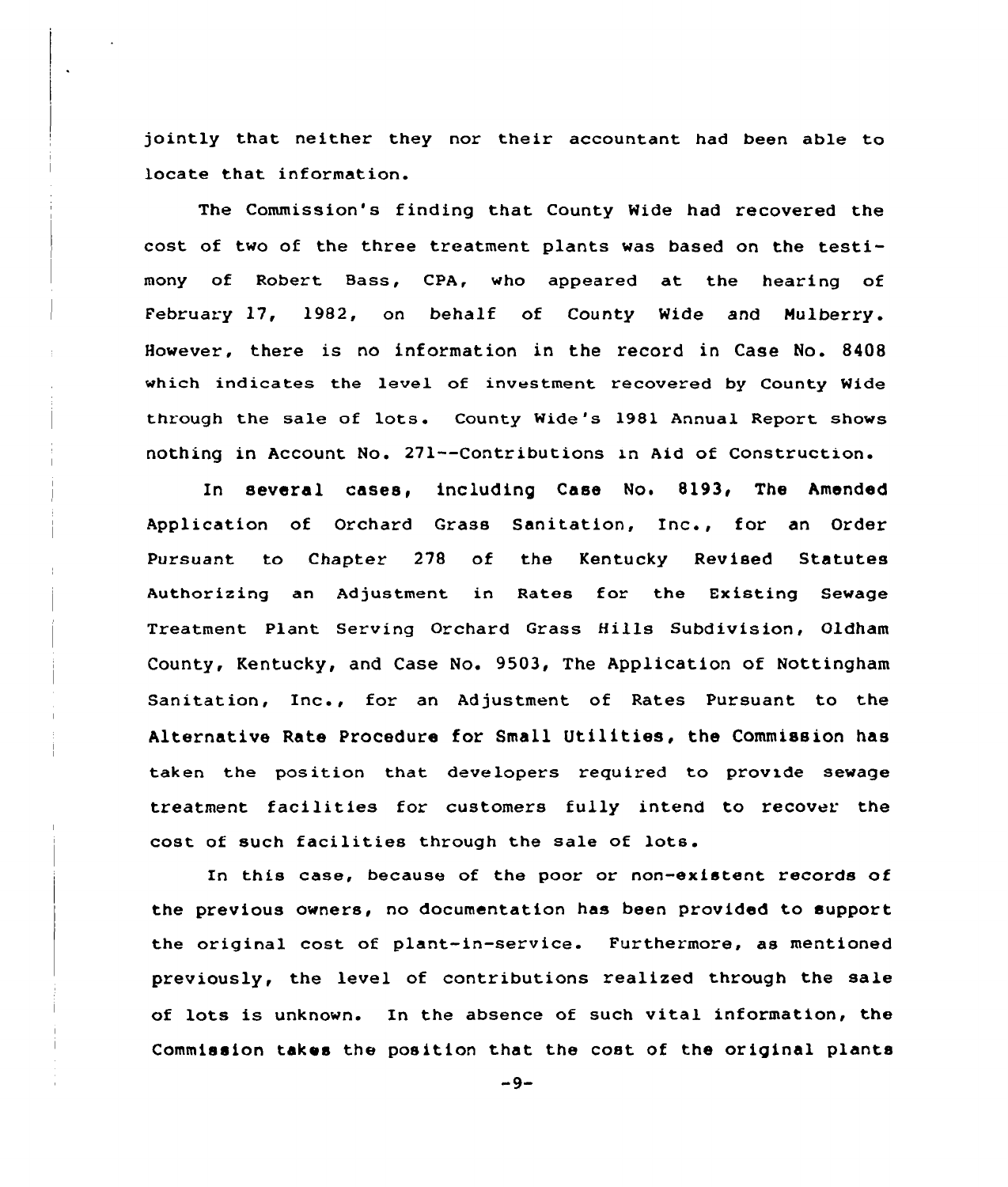was recovered by the original owners through the sale of lots or through depreciation of the assets. However, if the original cost of the plant and contributions in aid of construction are documented to the Commission's satisfaction, its position may be modified accordingly. Presently, the Commission will not allow depreciation on plant transferred to Mulberry.

Since the acquisition of the treatment plants by Mulberry, plant additions of \$699 were made during 1983 and 1984. Applying County Wide's composite depreciation rate for 1981 to these additions results in annual depreciation expense of  $$51.^2$  Also, as explained in the staff audit report, Mulberry expensed some items during the test year which should have been capitalized. Those items totaled \$460 and annual depreciation expense, based on the straight-line method over an estimated service life of <sup>5</sup> years, comes to \$92. The resulting annual depreciation expense included herein for rate-making purposes is \$143.

# Rate Case Expense

Mulberry proposed no adjustment to allow for rate case expense as such. However, in support of its proposed adjustment to Account No. 923--Outside Services Employed, <sup>a</sup> copy of an invoice for \$225 was submitted. The invoice was for accounting services relative to this rate case. The Commission is of the opinion that such expenses should be amortized over a period of 3

Composite Depreciation Rate = Depreciation Expense  $\overline{2}$  $$1,192 \text{ } \cdot \text{ } $16,485 \text{ } \cdot \text{ } 7,238 \text{ } \cdot \text{ } 7.238 \text{ } \times \text{ } $699 \text{ } \cdot \text{ } $51.$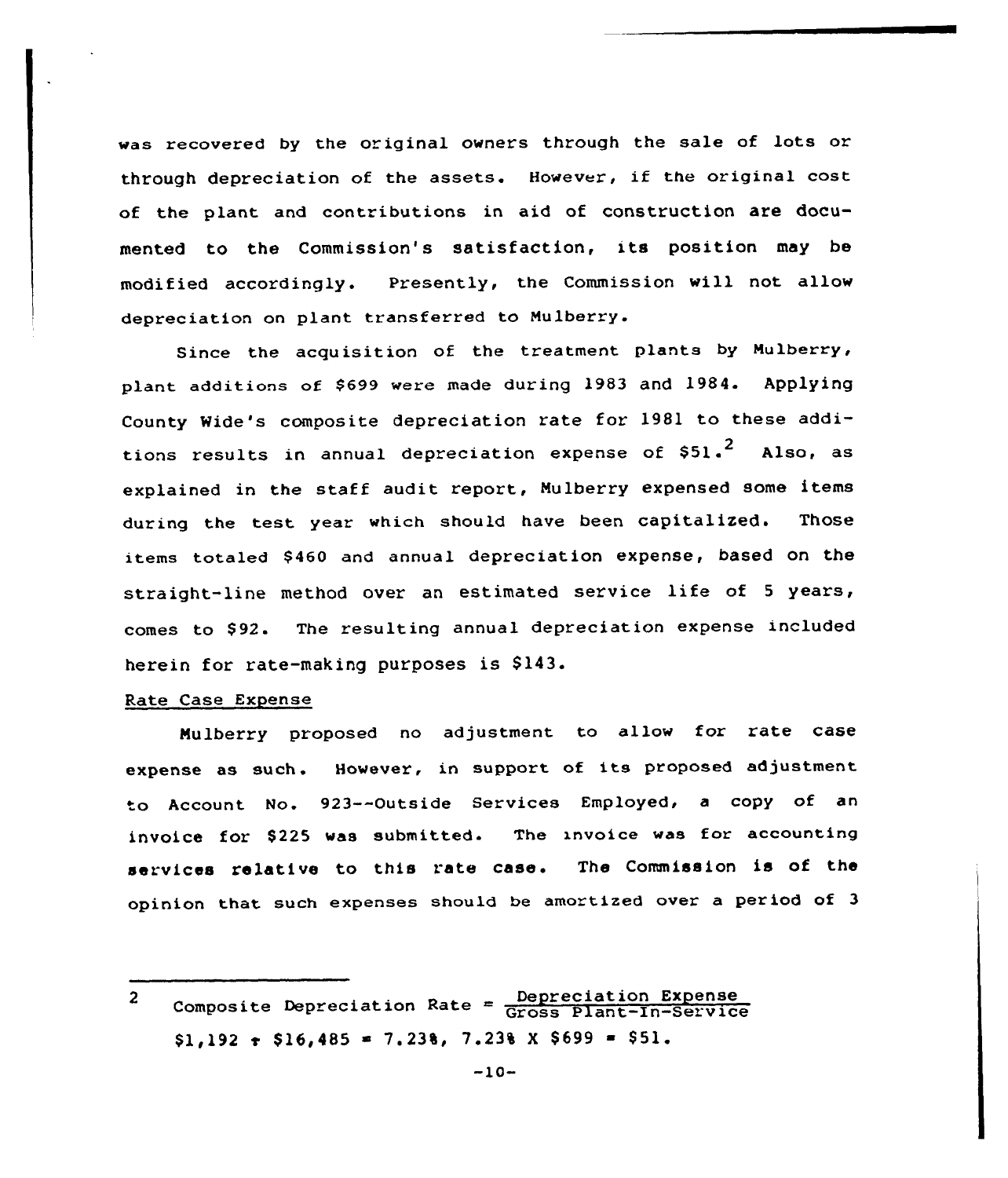years and has included rate case expense of \$75 for rate-making purposes.

# Interest Expense on Long-Term Debt

Nulberry proposed an adjustment to reduce test-year interest expense on long-term debt by \$127 due to the normal decrease in interest on notes payable as principal is amortized.

As explained previously in the section on depreciation expense, the Commission has taken the position that the cost of the original plants was recovered by the original owners through the sale of lots or through depreciation of the assets. Therefore, as recovery of its investment was realized by the original owners, the Commission is nf the opinion that the debt associated with the treatment plants could have been retired.

If the present owner of the plants had assumed debt associated with upgrading and/or expansion of the original facilities, interest expense may be allowed for rate-making purposes. However, there is no evidence that this has occurred. Nulberry has not provided the Commission with the original cost of the treatment plants as requested. Furthermore, Mulberry has not had <sup>a</sup> case before the commission in which it requested authority to construct additional plant and approval ot a plan of financing. To the Commission's knowledge, Nulberry's notes payable are associated with either the original cost of the plants or purchase of the plants from County Wide at a cost above book value. Therefore, the Commission has not included, for rate-making purposes, test-year interest expense on long-term debt associated

 $-11-$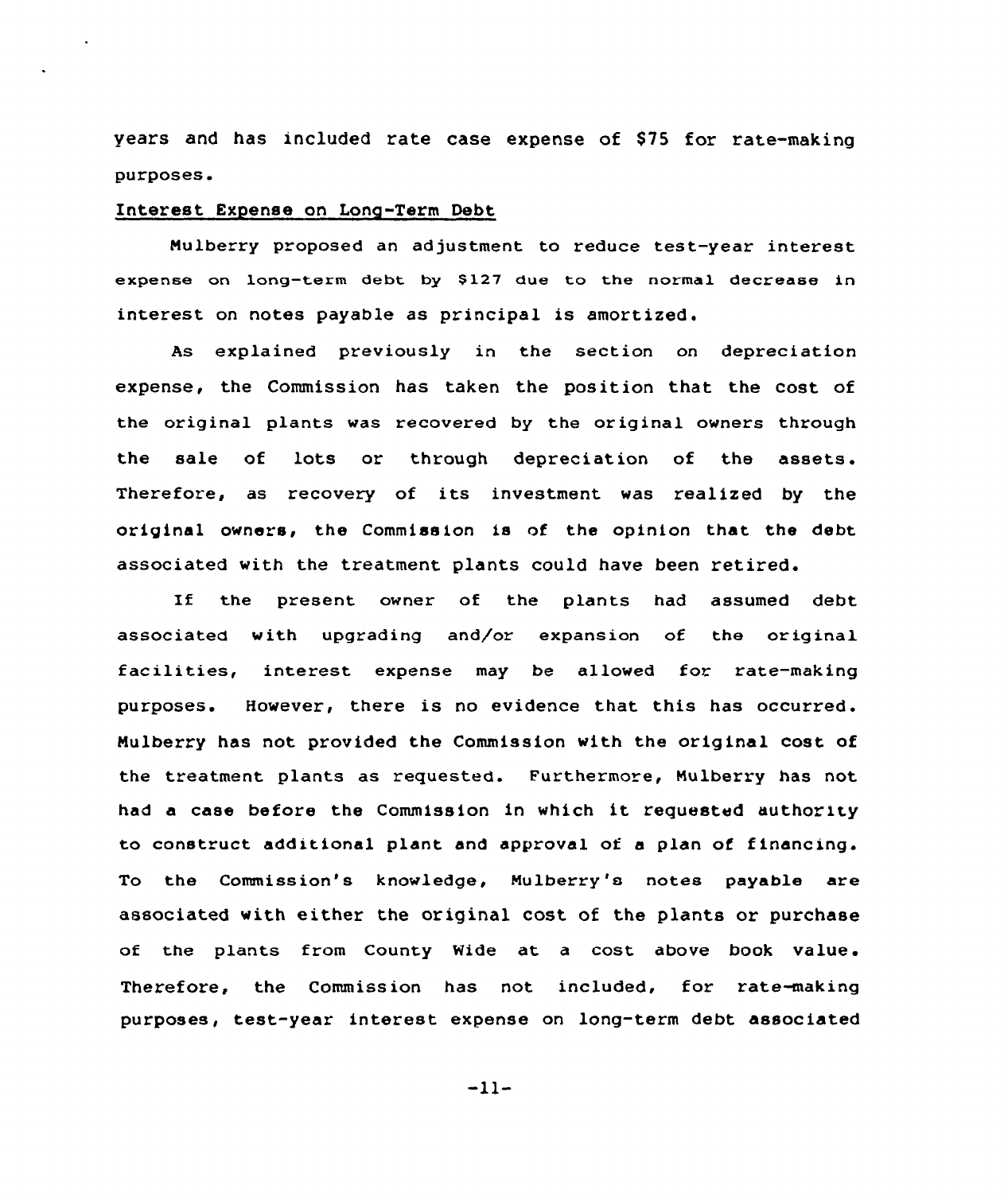with the treatment plants, the cost of which was recovered through lot sales or depreciation of the assets.

After consideration of the aforementioned adjustments, the Commission finds Mulberry's test period operations to be as follows:

|                      | Test Period<br>Per Staff<br>Audit Report | Commission<br>Adjustments | Adjusted<br>Test<br>Period |
|----------------------|------------------------------------------|---------------------------|----------------------------|
| Operating Revenues   | \$31,991                                 | $-0-$<br>s                | \$31,991                   |
| Operating Expenses   | 36,207                                   | <8,594>                   | 27,613                     |
| Net Operating Income | 5,4,216                                  | 58,594                    | 5, 4, 378                  |
| Other Income         | 54                                       | $-0-$                     | 54                         |
| Other Deductions     | 1,924                                    | $\langle 1, 924 \rangle$  | $-0-$                      |
| NET INCOME           | \$ < 6,086                               | \$10,518                  | \$4,432                    |

#### REVENUE REQUIREMENTS

Mulberry has not had a previous rate case before the Commission. However, while the three treatment plants were operated by the previous owners as County Wide, two rate cases were heard by the Commission. In County Wide's last rate case, Case No. 7781, The Application of Petition of County Wide Rentals, Inc., to Revise Rates, the Commission allowed an operating ratio of .88. In this case, the Commission finds that an operating ratio of <sup>88</sup> percent is fair, just and reasonable and will allow Mulberry to pay its operating expenses, service its debt, and provide <sup>a</sup> reasonable return to its owners.

In this instance the use of an 88 percent after-tax operating ratio applied to the adjusted test-year operating expenses results in a revenue requirement of \$31,324 which is less than the actual test-period revenues. Therefore, the Commission finds that no

—12-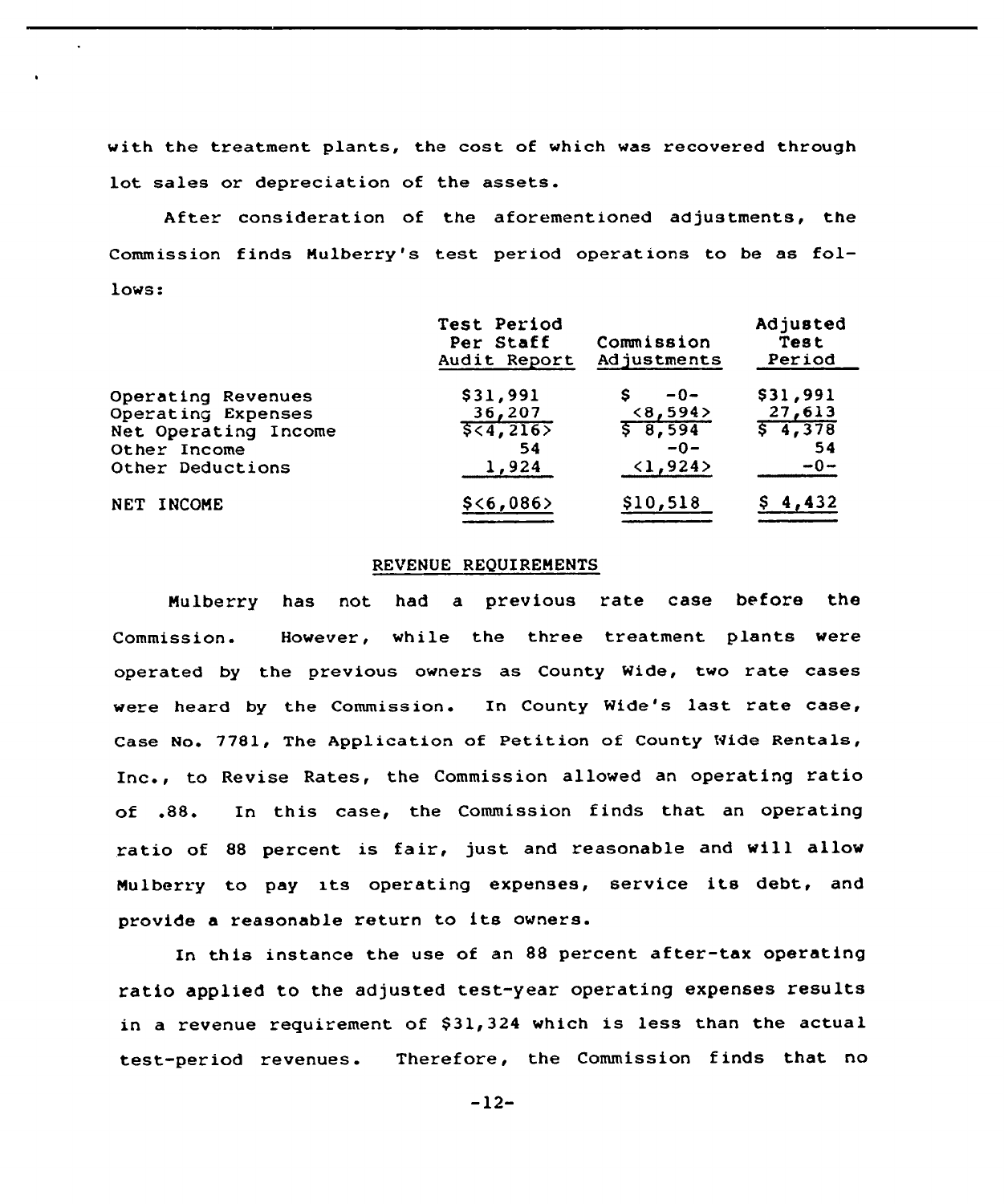deficiency exists in the revenues of Mulberry and has, therefore, allowed no increase in revenues.

# NOTION TO DISMISS

The AG cited Nulberry's failure to comply with KRS 278.185, requiring notice to sever customers of rate change applications, since Nulberry did not notify its customers when it initially filed its case. Notice was not given until February 25, 1985.

In light of the Commission's determination that no rate increase shall be granted to Mulberry, the AG's Motion to Dismiss is moot.

#### SUMMARY

The Commission, after consideration of the evidence of record and being advised, is of the opinion and finds that:

1. The rate proposed by Mulberry should be denied.

IT IS THEREFORE ORDERED that:

1. The rate proposed by Mulberry is denied.

2. The rate currently charged by Mulberry shall remain in effect,.

3. The AG's Motion to Dismiss is denied as moot.

-13-